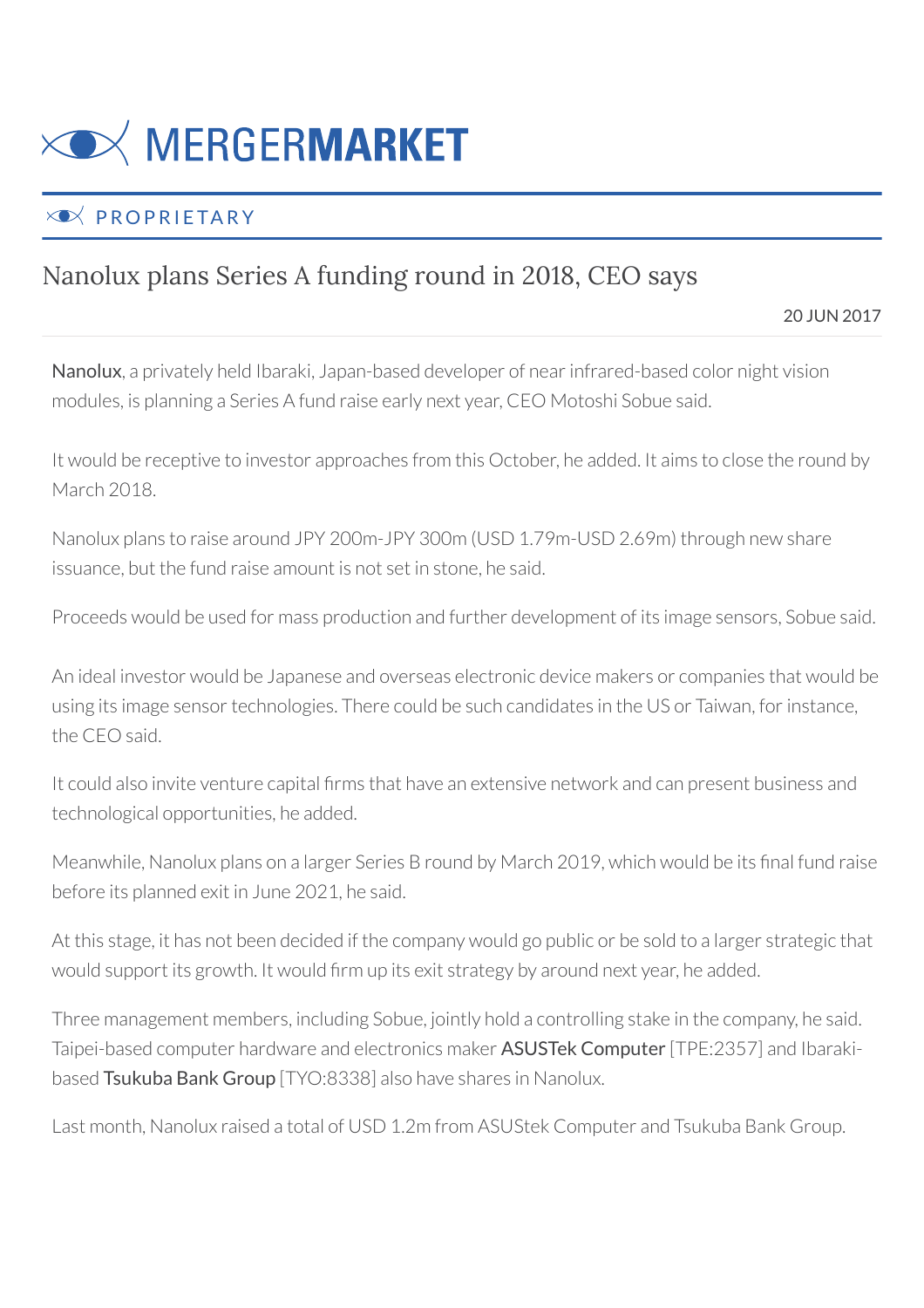Its near infrared-based color night vision technology, was jointly developed with Japan's National Institute of Advanced Industrial Science and Technology (AIST). It extracts and separates RGB color data from infrared rays, a technology rooted in the identification of the correlation and reflectivity between visible light (which has a wavelength 400nm-700nm) and near infrared rays (which has a wavelength 750nm-1.4mm).

Nanolux has two patents for the technology in Japan, the US, South Korea, and China, Sobue said.

Sobue noted that its technology has an advantage over other night vision technologies in the market, such as algorithm-based image technologies that rely on pre-programmed rules to emulate color, risking loss of accuracy. Other high-sensitivity cameras also have higher image noise and slower frame rates due to their sensitive nature.

Currently, the company's technology is applied in the infrared LED flash method that is mostly used in conventional CCTVs due to its simple structure and customizable properties, the prism method used in devices that require higher quality imaging, and the color filter method that is suitable for mass production and is used in automotives, CCTVs, and mobile devices due to its versatility. Nanolux's modules can be installed without any substantial structural changes to the original devices or equipment, ensuring low implementation costs, he said.

It plans mass production of its miniaturized image sensor modules to start in October. The modules are scheduled to be implemented in ASUS mobile devices from next year, Sobue said.

Its technology can also be applied in various other sectors, such as infrastructure, automotive, security, and consumer, and it is currently in talks with players in these industries for new business opportunities, Sobue said. It would continue to be receptive to new business partnership opportunities.

Founded in 2010, Nanolux officially started operating as a business from 2015. It has six employees now, and would increase this to around 15 after its Series A, Sobue said.

by Tack Kang in Tokyo

| Grade: Confirmed            |                  |
|-----------------------------|------------------|
| <b>TARGET</b>               | <b>Countries</b> |
| Nanolux Co., Ltd.           | Japan            |
|                             | Taiwan           |
| VENDORS                     | <b>USA</b>       |
| <b>Asustek Computer Inc</b> | <b>Sectors</b>   |